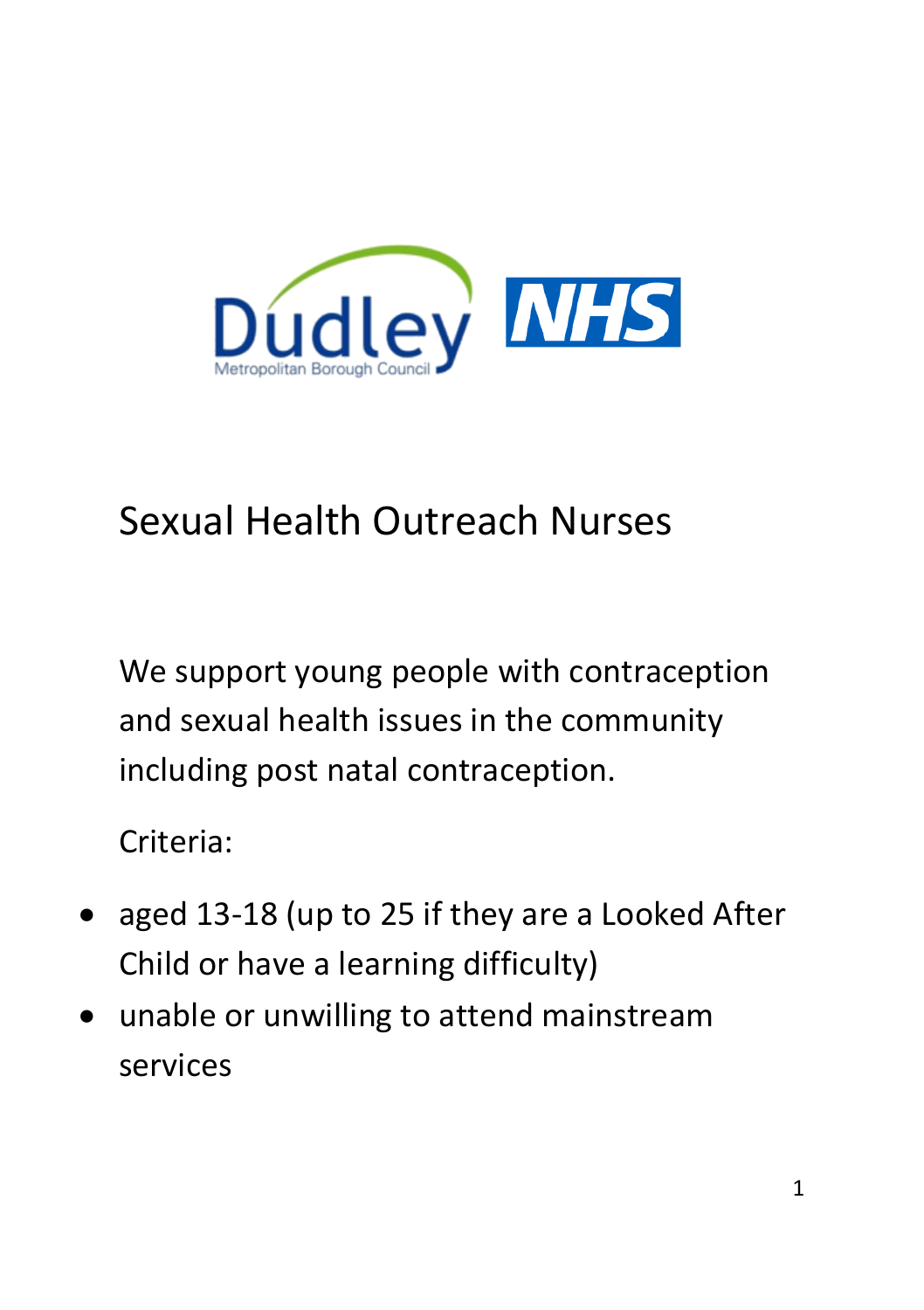Areas that we specialize in:

- All methods of contraception
- **Emergency contraception**
- Condoms
- Sexual health testing (Chlamydia & Gonorrhoea) otherwise we can support patients to go to the Sexual Health Department at Russells Hall Hospital
- Pregnancy Testing
- Unplanned/planned pregnancy
- Post natal contraception in under 19's
- Support in delaving early sex
- Sexual health concerns especially if the young person:
- $\circ$  Is a looked after child
- o Possible/sexual exploitation
- o has learning difficulties
- o has been raped or sexual assaulted
- o has substance misuse issues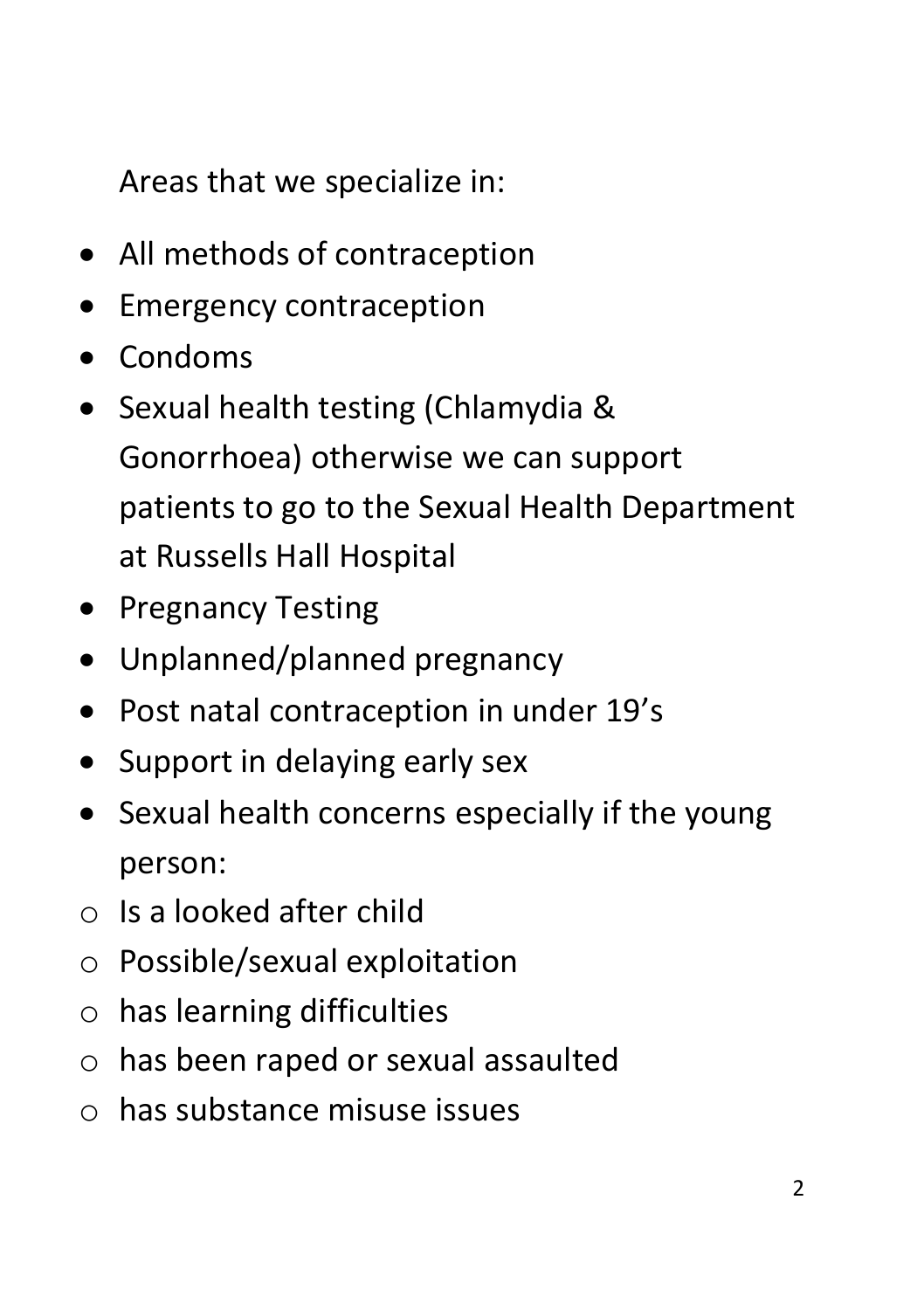Areas that we do not cover:

- Long term support work around
- $\circ$  growing up
- o sexualised behaviour
- o Sexual abuse
- o Sexuality & gender identity
- Mental health issues
- PSHE or life skills (we are happy to advise or support this work but cannot commit to run sessions)

NB. work will inevitably touch on these subjects but we are not qualified counsellors or mental health workers.